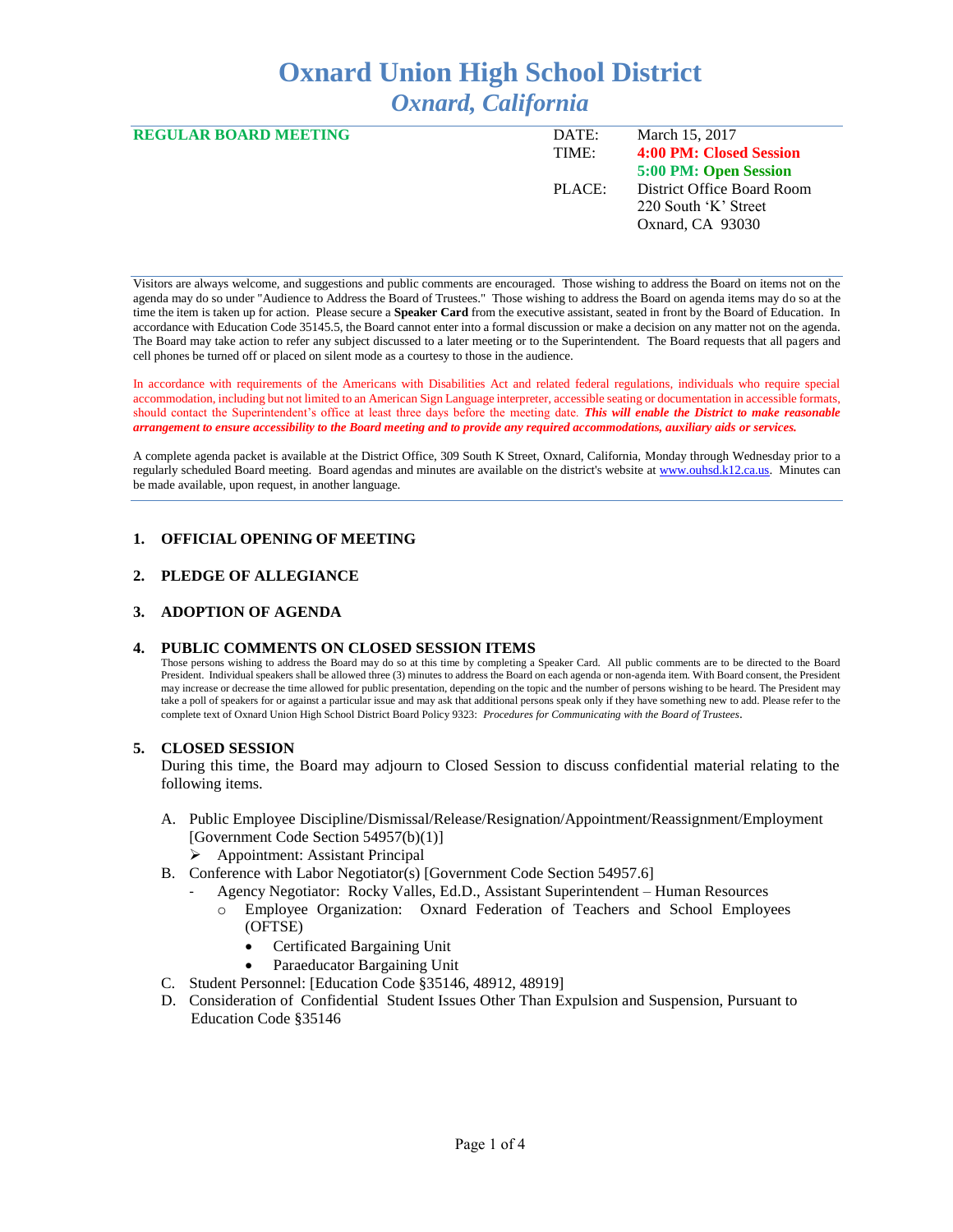Board Meeting Agenda March 15, 2017

- E. Conference with Real Property Negotiator (Govt. Code § 54956.8) PROPERTY: 50-acres of 107.25 acres located at or near 1825 Camino del Sol, Oxnard, CA (southeast corner of N. Rose Ave. and Cesar Chavez Dr.) Ventura County Assessor Parcel No. 214-0- 020-595 AGENCY NEGOTIATOR: Steve Dickinson, Asst. Superintendent Admin. Services NEGOTIATING PARTIES: Brian Edward Maulhardt, as Trustee of the Brian Edward Maulhardt Children's Support Trust UNDER NEGOTIATION: Price and terms of payment
- F. Conference with Real Property Negotiator (Govt. Code § 54956.8) PROPERTY: An approximate 5-acre portion of 49.36-acre Bell Ranch Property (agricultural property adjacent to Rancho Campana High School); Ventura County Assessor Parcel No. 156-0-180-385 AGENCY NEGOTIATOR: Steve Dickinson, Asst. Superintendent Admin. Services NEGOTIATING PARTIES: City of Camarillo UNDER NEGOTIATION: Price and terms of payment CONFERENCE WITH LEGAL COUNSEL-ANTICIPATED LITIGATION
- G. CONFERENCE WITH LEGAL COUNSEL-ANTICIPATED LITIGATION Significant exposure to litigation pursuant to paragraph (2) of subdivision (d) of Section 54956.9: One case
- H. Conference with Real Property Negotiator (Govt. Code § 54956.8) PROPERTY: Multiple District-owned parcels, including: (1) Bell Ranch Property, Assessor Parcel No. ("APN") 156-0-180-385, Camarillo, California; (2) South of Oxnard High School, APN 183-0-030-180; (3) District Office Campus, 220, 309, and 315 South K Street, Oxnard, CA, APNs 202-0-010-630 & -740; (4) Hueneme Road Adult School, 527 W Hueneme Road, Oxnard, CA, APN 222-0-082-625; (5) 280 and 300 Skyway Drive, Camarillo, CA, APN 230-0-130-105; and (6) 15 Stearman Street, Camarillo, CA, APN 230-0-130-115 AGENCY NEGOTIATOR: Steve Dickinson, Asst. Superintendent, Admin. Services NEGOTIATING PARTIES: To be determined UNDER NEGOTIATION: Price and terms of payment.

# **6. RECONVENE IN PUBLIC: REPORT ON CLOSED SESSION ACTION**

# **7. RECOGNITION**

- A. Student Celebrations Bijou Beltran
	- HHS Alyssa Cazares LegiSchool Project Winner
	- $\triangleright$  Student/Staff Recognition Carrie Wolfe

## **8. PUBLIC COMMENTS TO ADDRESS THE BOARD OF TRUSTEES**

Those persons wishing to address the Board may do so at this time by completing a Speaker Card. All public comments are to be directed to the Board President. Individual speakers shall be allowed three (3) minutes to address the Board on each agenda or non-agenda item. With Board consent, the President may increase or decrease the time allowed for public presentation, depending on the topic and the number of persons wishing to be heard. The President may take a poll of speakers for or against a particular issue and may ask that additional persons speak only if they have something new to add. Please refer to the complete text of Oxnard Union High School District Board Policy 9323: *Procedures for Communicating with the Board of Trustees.*

# **9. REPORT TO BOARD**

- $\triangleright$  Cape Charter School Annual Update Doreen Learned and Maryellen Lang
- Comprehensive Study of District Technology Services Joint Ed Tech (JET) by CUE – Dr. Tom McCoy

# **10. SUPERINTENDENT'S REPORT**

# **11. STUDENT REPRESENTATIVE REPORT TO THE BOARD**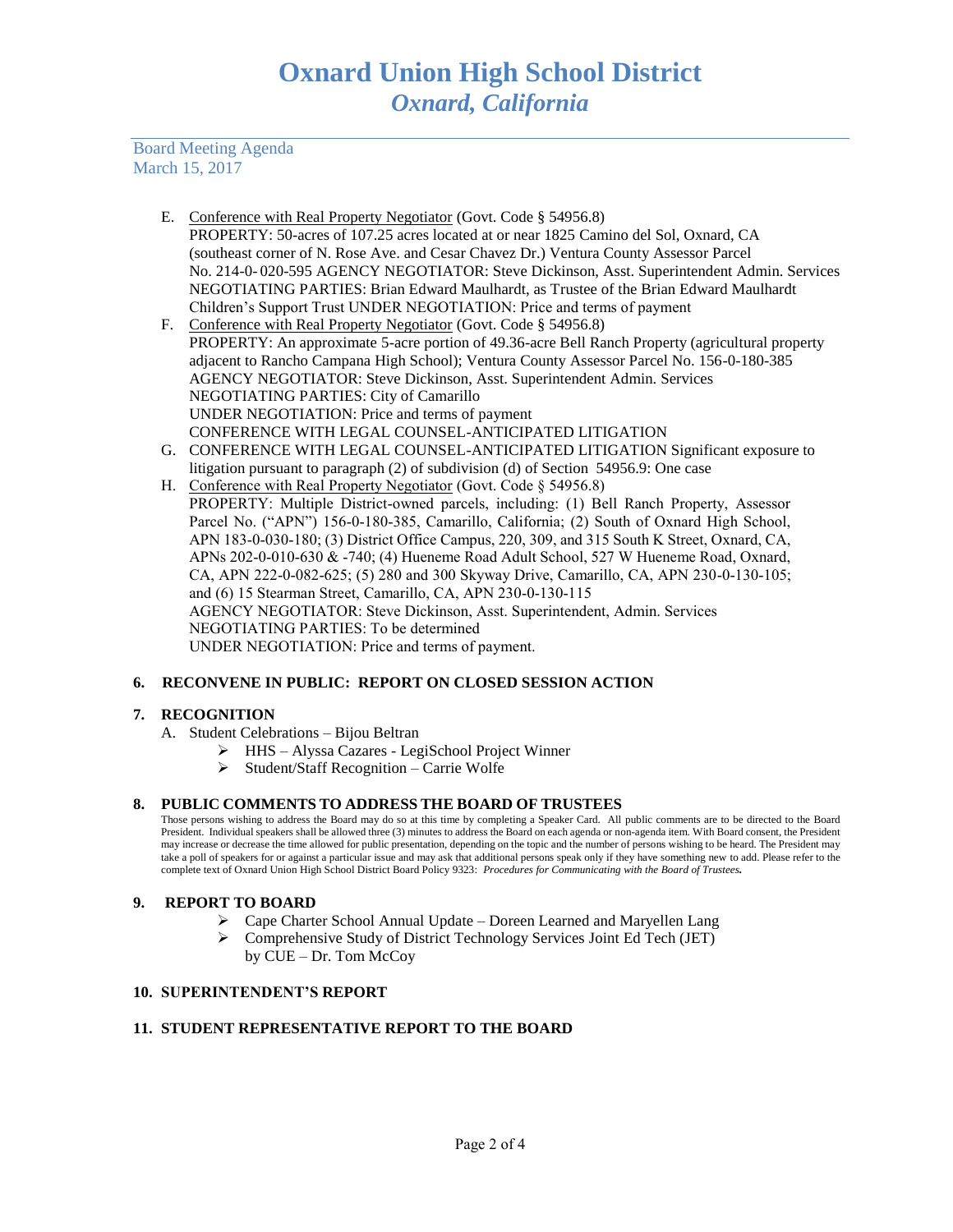Board Meeting Agenda March 15, 2017

# **12. CONSENT CALENDAR**

### **Administrative Services**

- **A.** Consideration of Approval of Purchase Orders and Direct Pays, February 17 March 2, 2017
- **B.** Consideration of Approval of Donations, February 21-March 3, 2017

#### **Educational Services**

- **C.** Consideration of Approval of Non-Public School Placement per the Recommendation of the Student's IEP Team and the Director of Special Education
- **D.** Consideration of Approval of the New/Revised Course Proposals: Engineering Research and Design(PLTW), Mathematics IB-HL1, Mathematics IB-HL2, Library Science, Orchestra (P), English 3 (P), English 4 (P), Shakespeare, Pre-Calculus Honors, Art Appreciation(APEX), Business Technology, Business Computer Fundamentals, AP Computer Science Principles, Drama 2, French 1, French 2, French 3
- **E.** Consideration of Approval of Renewal for 2017-18 AVID Agreement
- **F.** Consideration of Approval of Memorandum of Understanding between Oxnard Union High School District and University Preparation Charter School on the Sharing of Data
- **G.** Consideration of Approval to Appoint Official Designee to the Ventura County Adult Education Consortium
- **H.** Consideration of Approval of Stipulated Student Expulsions by Agreement of the School Principal, the Student, and the Student's Parent/Guardian, as per Board Policy 5144, Section 22

#### **Human Resources**

**I.** Consideration of Approval of Certificated and Classified Personnel

## **13. ACTION ITEMS**

#### **Administrative Services**

- **A.** Consideration of Approval of Second Interim Report, Fiscal Year 2016-2017
- **B.** Consideration of Adoption of Resolution No. 17-04 Establishing the Capital Facilities Fund 251

#### **Superintendent of Schools**

- **C.** Consideration of Approval of Job Description: *Executive Director - College Readiness & Educational Access* [Second Reading]
- **D.** Consideration of Approval to Hire the *Executive Director of College and Career Readiness*

## **Educational Services**

- **E.** Consideration of Approval of Revision of Job Description: *Director English Learner Services* [Second Reading]
- **F.** Consideration of Approval of Revisions of Job Description: *Director Career Education* [Second Reading]
- **G.** Consideration of Approval of Revisions of Job Description: *Director Instructional Support Services* [Second Reading]
- **H.** Consideration of Approval of Revisions of Job Description: *Director Student Support Services* [Second Reading]
- **I.** Consideration of Adoption of *New BP 6163.2 Service Animals* [Second Reading]
- **J.** Consideration of Revision of *Board Policy 6185 High School Credit for College Coursework*  [Second Reading]
- **K.** Consideration of Approval to Award the E-Rate Wide Area Network RFP #548 Contract to Spectrum Enterprise